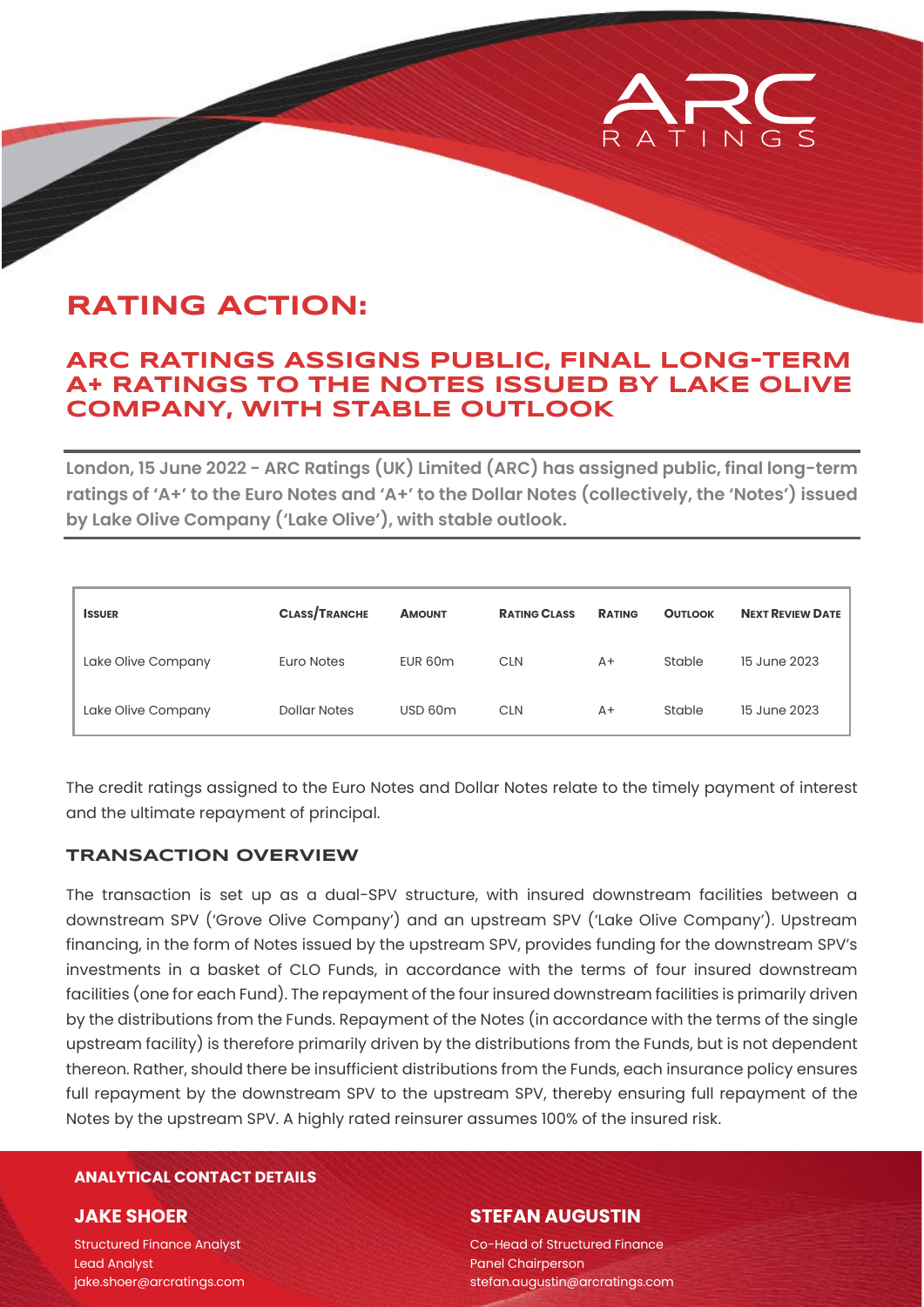

Each insured downstream facility has a maturity date of 5 August 2029, which coincides with the end of the policy periods (also 5 August 2029). Each insurance policy includes a 30-day waiting period following the provision of a Proof of Loss in connection with non-payment under the respective insured downstream facility. The Notes issued by Lake Olive Company have a maturity date of 15 September 2031, thus allowing for sufficient time for the reinsurer to pay out in the event of a claim in connection with the insured downstream facility. The transaction is structured to ensure that if an Event of Default occurs under one of the insured downstream facilities, and is uncured, the respective insurance policy will pay out. The coverage of each of the downstream facilities thereby allows for full and timely repayment of the Notes issued. An Event of Default occurring for any of the four downstream facilities will also cause a Prepayment Trigger Event for all, accelerating the repayment of principal and interest under each downstream facility.

The insurance and reinsurance policies have limited conditionality (e.g. payment of initial premium which has already been satisfied), and limited exclusions (e.g. a fraudulent act or fraudulent omission) to which ARC's rating would not apply.

The transaction is structured to ensure that should the insurance company become insolvent the transaction will continue with their rights and responsibilities assigned to other transaction parties (primarily the insured and the reinsurer). Therefore, there is no ongoing dependency or credit risk on the insurer.

### **COUNTERPARTIES**

**Lake Olive Company ('Issuer', 'Upstream SPV')** - validly incorporated under the laws of the Cayman Islands with registered address at c/o Appleby Global Services (Cayman) Limited, 71 Fort Street, P.O. Box 500, Grand Cayman, KY1-1106, Cayman Islands.

**Grove Olive Company ('Downstream SPV')** - validly incorporated under the laws of the Cayman Islands with registered address at c/o Appleby Global Services (Cayman) Limited, 71 Fort Street, P.O. Box 500, Grand Cayman, KY1-1106, Cayman Islands.

**Insurer** – a company validly incorporated under the laws of Bermuda.

**Reinsurer** – a company validly incorporated under the laws of the United Kingdom, rated 'A+' by S&P and 'AA-' by Fitch, both with stable outlook.

**NatWest Markets PLC** (**'Administrative Agent')** - a public limited company incorporated under the laws of Scotland with company number SC090312, with registered address at 36 St Andrew Square, Edinburgh, EH2 2YB.

**Deutsche Bank Trust Company Americas ('Custodian', 'Note Agent', 'Note Registrar', 'Paying Agent', 'Transfer Agent')** – a private limited company validly incorporated under the laws of the United States with company number 187205, with registered address at 1 Columbus Circle, 17th Floor, New York, NY 10019.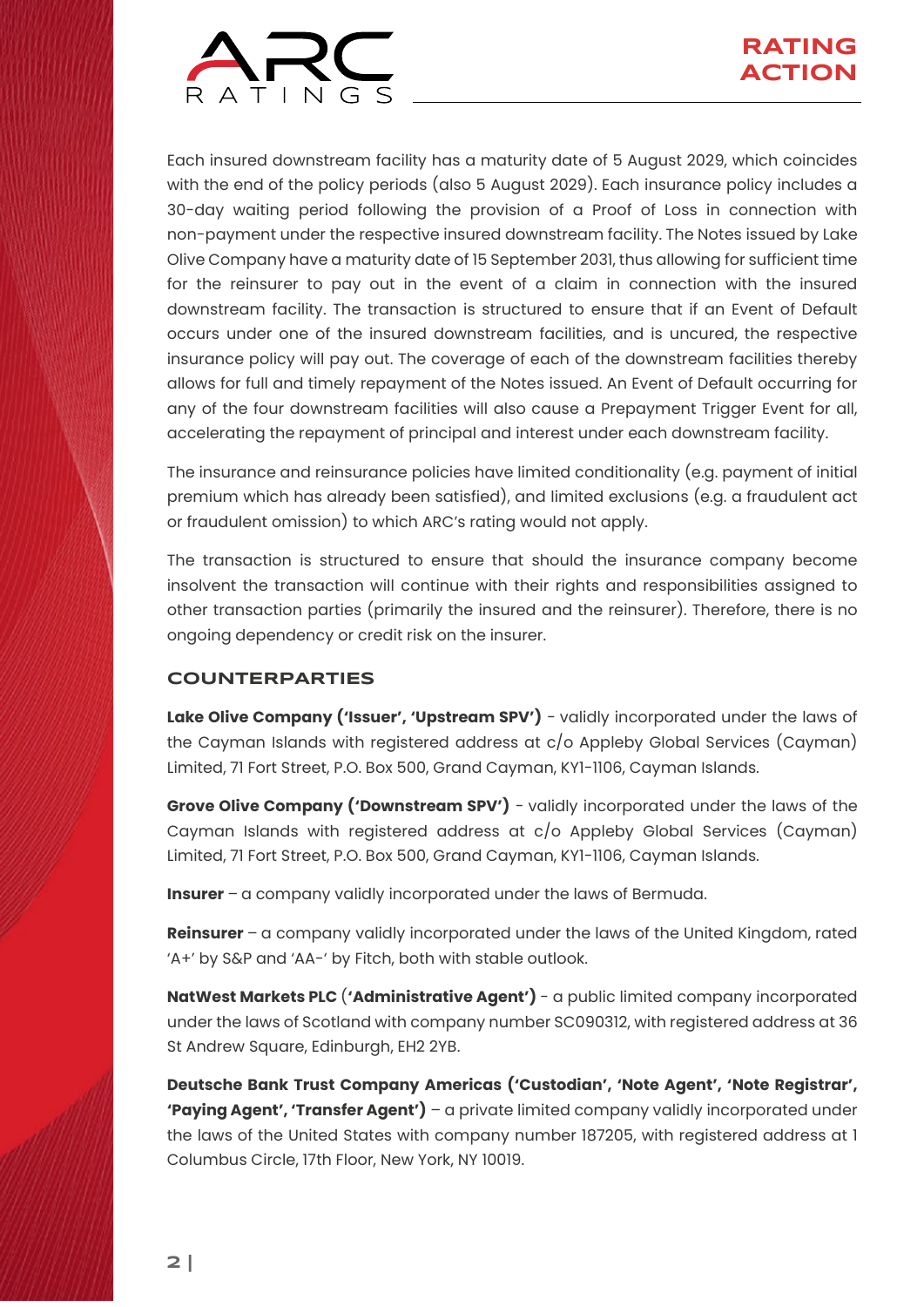

#### **KEY RATING DRIVERS**

**Reinsurer:** The reinsurer has an Insurer Financial Strength rating of 'A+' from S&P and 'AA' from Fitch, both with stable outlook. ARC has public access to these ratings and will monitor on an ongoing basis. Should there be any rating action on the reinsurer, ARC will review this rating. In addition, the linkage to the reinsurer is limited due to the existence of downgrade triggers, which include an Event of Default trigger if the reinsurer's rating degrades.

**Legal Structure:** The structure of this transaction is such that ARC is able to 'look-through' to the ratings of the reinsurer given the limited conditionality and exclusions, considering the lower of the two ratings by S&P and Fitch.

**Account Bank Rating:** Deutsche Bank Trust Company Americas (DBTCA) has short-term ratings of 'P-1' from Moody's and 'F2' from Fitch, both with positive outlook. Given the positive outlook on the F2 rating, ARC has determined on this occasion to not apply a rating cap to this rating.

#### **SENSITIVITY ANALYSIS AND TURNING POINTS**

Given the linkage to the reinsurer's ratings, any change (positive or negative) will result in a review of this rating.

#### **RELATED CRITERIA**

ARC Ratings' Global Structured Finance Rating Criteria (Sep [2021\)](https://arcratings.com/wp-content/uploads/2021/06/ARC-Ratings-Global-Structured-Finance-Criteria-30-Sep-2021.pdf).

ARC Ratings' Global Credit Linked Note and Repackaging Vehicle Rating Criteria (Feb [2022\)](https://arcratings.com/wp-content/uploads/2021/06/20220228_CLN-Criteria_update.pdf).

The rating(s) was assigned by ARC Ratings (UK) Limited and endorsed by ARC Ratings, S.A. in accordance with Regulation (EC) Nº 1060/2009 of the European Parliament and of the Council.